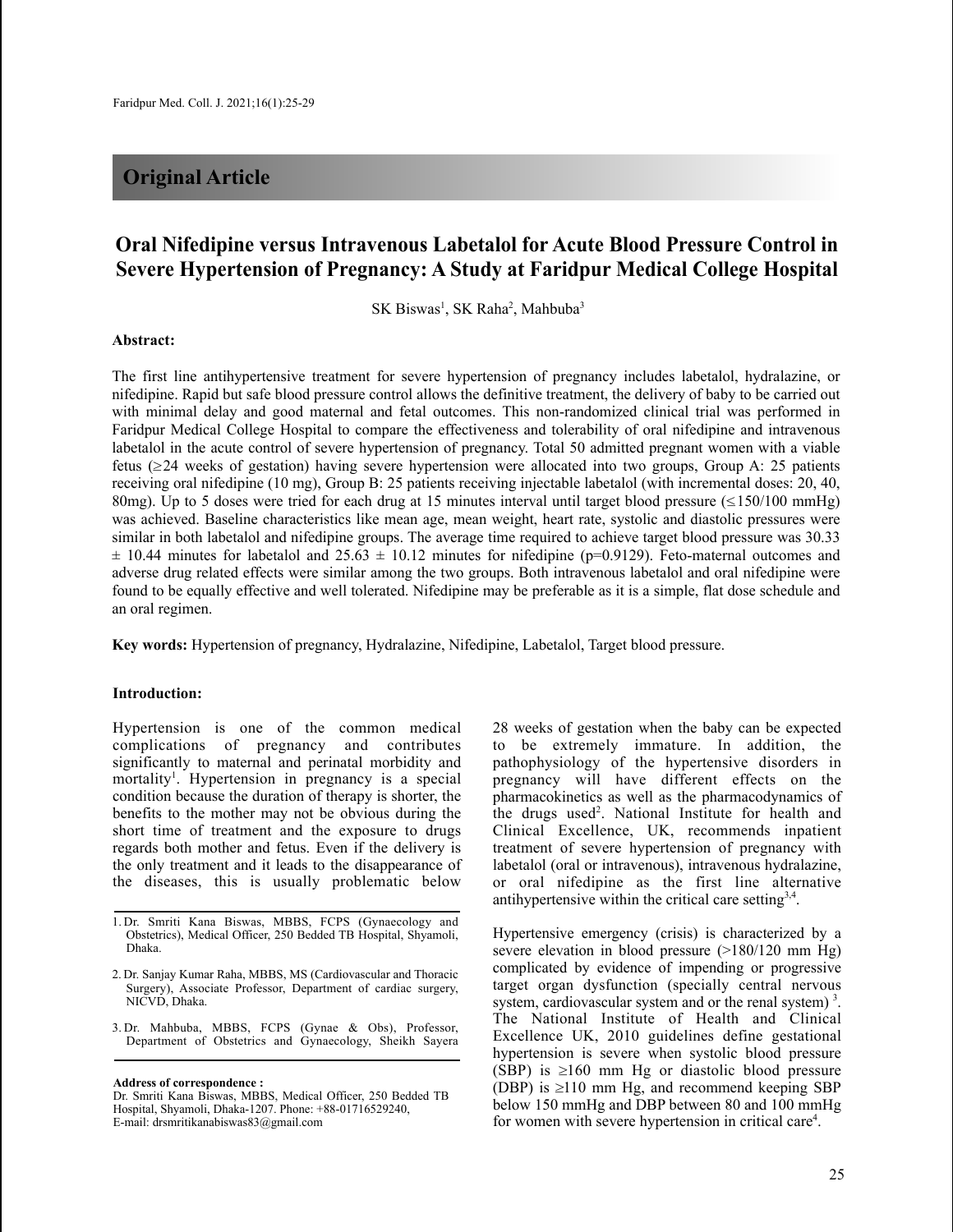The hypotensive effect of the peripheral vasodilator, hydralazine occurs within 5-20 minutes. Maximum effect occurs between 10-80 minutes and the duration of action is 2-6 hours<sup>5,6</sup>. A meta-analysis comparing hydralazine against other antihypertensive agents for severe hypertension in pregnancy has indicated that hydralazine is associated with more maternal hypotension, caesarean sections, placental abruption, maternal oliguria and adverse effects on fetal heart rate<sup>3</sup>.

Labetalol is a non-selective beta adrenergic receptor blocking agent, producing dose-related falls in blood pressure without significant reduction in heart rate. Onset of action of intravenous labetalol is at five minutes. Peak effect occurs at 10-15 minutes and the duration of action is 45 minutes to six hours. A fluid preload is advised to counteract the potential for a sudden decrease in blood pressure<sup>6,7</sup>.

Nifedipine is a calcium channel blocker. After oral administration, the onset of action is 1.5 to 4.5 hours. Administration of the tablet results in a half-life of about 6 to 12 hours. The pharmacological action of nifedipine persists for up to 12 hours after administration of the tablet. Caution should be used in patients with impaired liver function<sup>6,8</sup>.

It is a common practice to stabilize severe maternal hypertension prior to delivery either by labour induction or cesarean section to avoid dangerous fluctuations or exacerbations of blood pressure during labour or anaesthesia. Hence speedy but safe blood pressure control will allow the definitive treatment of delivery of the baby to be carried with minimal delay in many cases of severe hypertension in late pregnancy<sup>3</sup>.

In this study 50 pregnant patients with sustained severe hypertension were selected purposively. Of them, 25 patients received oral nifedipine (10mg each) and other 25 received injectable labetalol. The aim of the study was to determine the safety and efficacy of antihypertensive agents- nifedipine and labetalol in the acute blood pressure control in the setting of hypertensive emergencies of pregnancies.

## **Materials and Methods:**

This non-randomized clinical trial was performed in the department of obstetrics and gynaecology, Faridpur Medical College Hospital during the period of September 2013 to February 2014. Total 50 admitted

pregnant women with a viable fetus  $(\geq 24$  weeks of gestation) and sustained severe hypertension were purposively selected and equally allocated in two groups, **Group A:** 25 patients receiving oral nifedipine, **Group B:** 25 patients receiving injectable labetalol. Patients with essential hypertension, eclampsia, known case of heart diseases, bronchial asthma, diabetes mellitus, haematological disorder, hepatic and renal impairment, exposure to either study drugs in 24 hours of enrollment, history of allergy to labetalol or nifedipine and maternal heart rate  $\leq 60$  or  $>120$  beats per minute were excluded from the study.

Each of the **Group A** patients received 10 mg of oral nifedipine. The same dose was repeated at 15 minutes interval until target blood pressure (SBP below 150 mmHg and DBP between 80 and 100 mmHg) was achieved. **Group B** patients received injectable labetalol (with incremental doses: 20, 40, 80 mg) at 15 minutes interval until target blood pressure was achieved. Up to 5 doses were tried for each drug. After failure of first one the opposite one was chosen and tried up to 5 doses. When target blood pressure was achieved or when trial of both drugs were failed the usual unit protocol was followed. If patient developed hypotension BP  $\leq$  90/60 mmHg then the trial was terminated and patients were treated with intravenous fluids and ephedrine. If any patient developed bradycardia (<60 beats/minutes), the trial was terminated and patient was treated with atropine /epinephrine.

Demographic and standard laboratory data were collected on admission. During the study period maternal blood pressures were recorded at every fifteen minutes interval till first 30 minutes after achieving target blood pressure, then every thirty minutes for next 2 hours then hourly. Continuous maternal vital parameters and electronic fetal monitoring were done. Cardiotocographic (CTG) tracing were taken at the beginning, then two hourly and then one at the end of the study.

Our primary outcome variable was the time (minutes) taken to achieve target blood pressure  $\leq 150/100$ mmHg. Secondary outcome variables were total antihypertensive doses to achieve target blood pressure, crossover to alternative antihypertensive, management at the end of trial: expedited delivery/ expectant, mode of delivery: caesarean or vaginal, 5 minutes Apgar Score <7, maternal intensive care admission, neonatal intensive care admission, reported side effects e.g. nausea, vomiting, dizziness, palpitations, headache etc.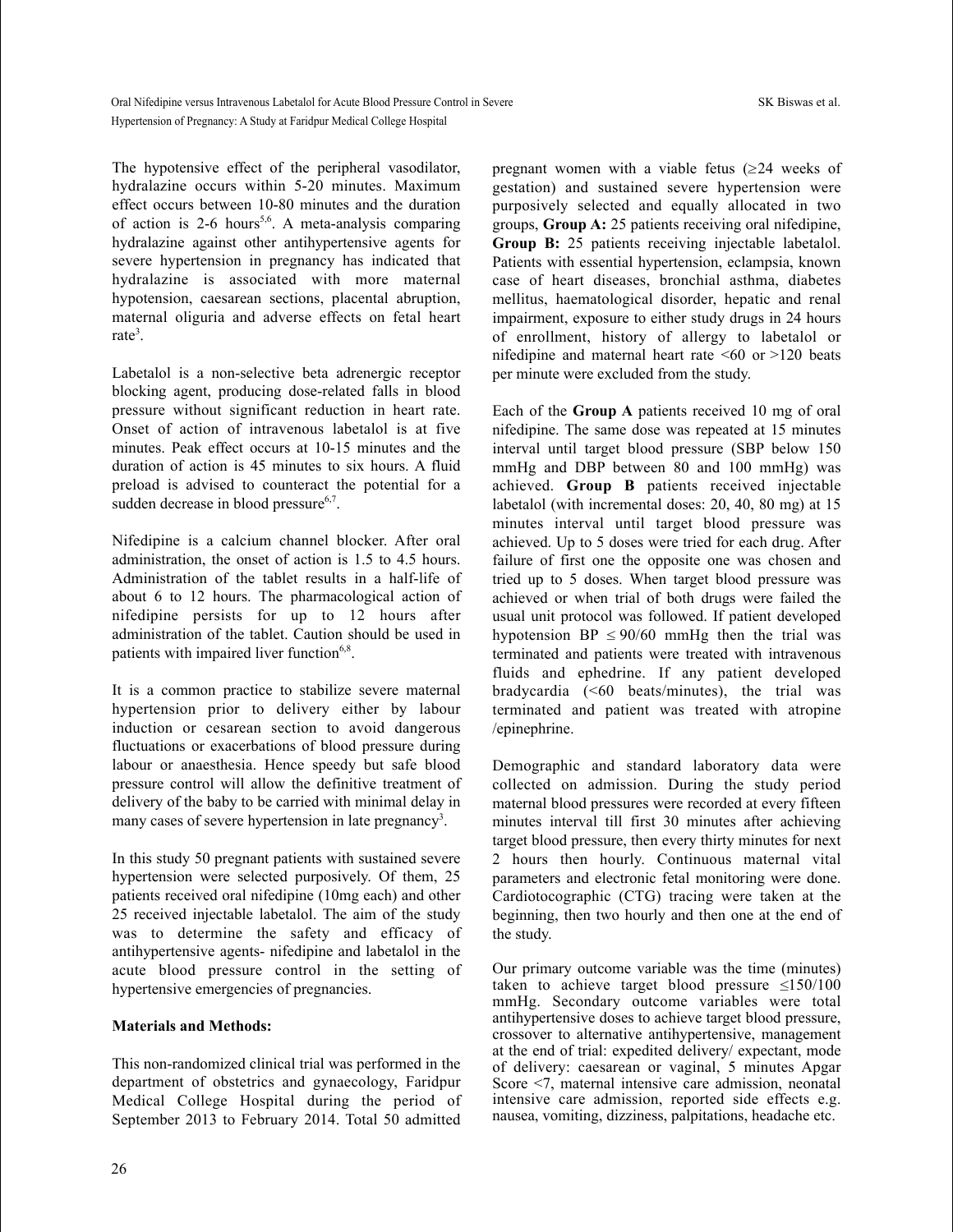Data were collected using a structured questionnaire containing all the variables of interest. Statistical analyses were carried out by using the Statistical Package for Social Sciences version 16.0 for Windows (SPSS Inc., Chicago, Illinois, USA).

#### **Results:**

Table I shows the baseline characteristics of the study sample. The age range for both groups was 20-34 years. The mean ages for Nifedipine and Labetalol groups were similar (p value= $0.54$ ;  $> 0.05$ ). Most patients of both Labetalol (60%) and Nifedipine (56%) groups were within 50-60 kilograms weight range. The mean weights were not statistically different (p value=0.61; >0.05). The systolic blood pressures (SBP) range for both groups was 161-195 mmHg. The mean SBPs were statistically similar (p value= $0.8971$ ;  $>0.05$ ). About 72% of group A and 76% of group B patients had diastolic blood pressures (DBP) within 111-120 mmHg. The DBP range for both groups was 105-121 mmHg. However, the mean diastolic blood pressures (DBP) were not statistically different (p value=0.7335; >0.05). Around 44% patients of group A had heart rates within 91-100 beats/minutes. On the other hand 36% patients of group B had heart rates within 81-90 beats/minutes. The mean heart rates were also statistically different (p value=0.8392; >0.05).

**Table-I:** Baseline Characteristics of Patients (n=50)

| <b>Baseline</b><br><b>Characteristics</b>                                 | <b>GroupA</b><br>(Nifedipine)<br>(n=25) | <b>GroupB</b><br>(Labetalol)<br>$(n=25)$              | p value            |
|---------------------------------------------------------------------------|-----------------------------------------|-------------------------------------------------------|--------------------|
| Age (years, mean±SD) <sup>#</sup>                                         | $25.52 \pm 3.5$                         | $26.16 \pm 3.8$                                       | 0.54 <sup>ns</sup> |
| Maternal Weight (kg,<br>mean±SD)#                                         | $56.24 \pm 9.5$                         | $56.96 \pm 7.3$                                       | 0.61 <sup>ns</sup> |
| On admission Systolic<br><b>Blood Pressure</b><br>$(mmHg, mean \pm SD)^*$ | $171.8 \pm 8.4$                         | $171.08 \pm 8.1$ 0.8971 <sup>ns</sup>                 |                    |
| On admission<br>Diastolic Blood<br>Pressure (mmHg,                        |                                         | $111.24 \pm 5.4$ 112.88 $\pm$ 8.8 0.7335              |                    |
| mean±SD)#<br>Maternal heart<br>rate (beats/min, mean±SD)#                 |                                         | $86.4 \pm 10.1$ $86.24 \pm 10.7$ 0.8392 <sup>ns</sup> |                    |

# Student's t -Test, ns= non-significant.

Table II shows that 15 minutes after administration 6(24%) patients of nifedipine and 4 (16%) patients of labetalol group achieved target blood pressure. After 30 minutes total 16 (64%) of nifedipine group and 12 (48%) of labetalol group achieved target blood pressure. After 45 minutes total 22 (88%) of nifedipine group and 19 (76%) of labetalol group achieved target blood pressure. After 75 minutes total 24 (96%) of nifedipine group and 23 (92%) of labetalol group achieved target blood pressure. One (4%) patient of nifedipine group and 2 (8%) patients of labetalol group required cross-over to alternate treatment. Average time required to achieve target blood pressure was not statistically different (p value =  $0.9129$ ;  $>0.05$ ).

|                   |  | Table-II: Time required achieving target blood |  |
|-------------------|--|------------------------------------------------|--|
| pressure $(n=50)$ |  |                                                |  |

| <b>Time</b><br>range | GroupA<br>(Nifedipine) (Labetalol) (minutes) | <b>GroupB</b> | Time<br>(minutes) $(\%)$ (n=25) $(\%)$ (n=25) for group A for group B | Time<br>(minutes)<br>(mean±SD) <sup>#</sup> (mean±SD) <sup>#</sup> | p value |
|----------------------|----------------------------------------------|---------------|-----------------------------------------------------------------------|--------------------------------------------------------------------|---------|
| $0 - 15$             | 6(24)                                        | 4(16)         |                                                                       |                                                                    |         |
| 16-30                | 10(40)                                       | 8(32)         | $25.63 \pm 10.12$                                                     | $30.33 \pm 10.44$ 0.9129 <sup>ns</sup>                             |         |
| $31 - 45$            | 6(24)                                        | 7(28)         |                                                                       |                                                                    |         |
| 46-60                | 1(4)                                         | 3(12)         |                                                                       |                                                                    |         |
| 61-75                | 1(4)                                         | 1(4)          |                                                                       |                                                                    |         |
|                      |                                              |               | # Student's t -Test, ns= non-significant.                             |                                                                    |         |

Table III shows secondary outcome variables. There was no maternal and fetal mortality among the two groups. Two (8%) patients of labetalol group and 1

**Table-III:** Secondary outcome variables (n=50)

| <b>Variables</b>                                  | <b>Group A</b><br>(Nifedipine) (Labetalol) | Group B    | p value                      |
|---------------------------------------------------|--------------------------------------------|------------|------------------------------|
|                                                   | (%) (n=25)                                 | (%) (n=25) |                              |
| Cross-over to alternate<br>treatment <sup>¶</sup> | 1(4)                                       | 2(8)       | 1.0 <sup>ns</sup>            |
| Expedited delivery*<br>Mode of delivery:*         | 17 (68)                                    | 18 (72)    | 1.0 <sup>ns</sup>            |
| Caesarean                                         | 17 (68)                                    | 14 (56)    | $0.56$ <sup>ns</sup>         |
| Vaginal                                           | 8(32)                                      | 11 (44)    |                              |
| Maternal ICU admission <sup>11</sup>              | 1(4)                                       | 2(8)       | 1.0 <sup>ns</sup>            |
| Neonatal ICU admission <sup>1</sup>               | 3(12)                                      | 4(16)      | 1.0 <sup>ns</sup>            |
| Maternal eclampsia <sup>¶</sup>                   | 1(4)                                       | 3(12)      | 0.61 <sup>ns</sup>           |
| Decrease in maternal urine<br>output <sup>¶</sup> | 3(12)                                      | 6(24)      | $0.46$ <sup>ns</sup>         |
| Maternal heart failure <sup>¶</sup>               | 1(4)                                       | 2(8)       | 1.0 <sup>ns</sup>            |
| Maternal stroke <sup>¶</sup>                      | 0(0)                                       | 1(4)       | 1.0 <sup>ns</sup>            |
| Maternal nausea and<br>vomiting <sup>¶</sup>      | 2(8)                                       | 4(16)      | 0.67 <sup>ns</sup>           |
| Maternal dizziness and/<br>headache¶              | 3(12)                                      | 6(24)      | 0.4 <sup>ns</sup>            |
| Maternal palpitation <sup>¶</sup>                 | 1(4)                                       | 2(8)       | 1.0 <sup>ns</sup>            |
| Fetal heart rate abnormality <sup>1</sup>         | 2(8)                                       | 1(4)       | 1.0 <sup>ns</sup>            |
| 5 minutes Apgar score <7 <sup>1</sup>             | 1(4)                                       | 3(12)      | 0.61 <sup>ns</sup><br>$\sim$ |

\*Chi-square test, Fisher's exact test, ns= non-significant.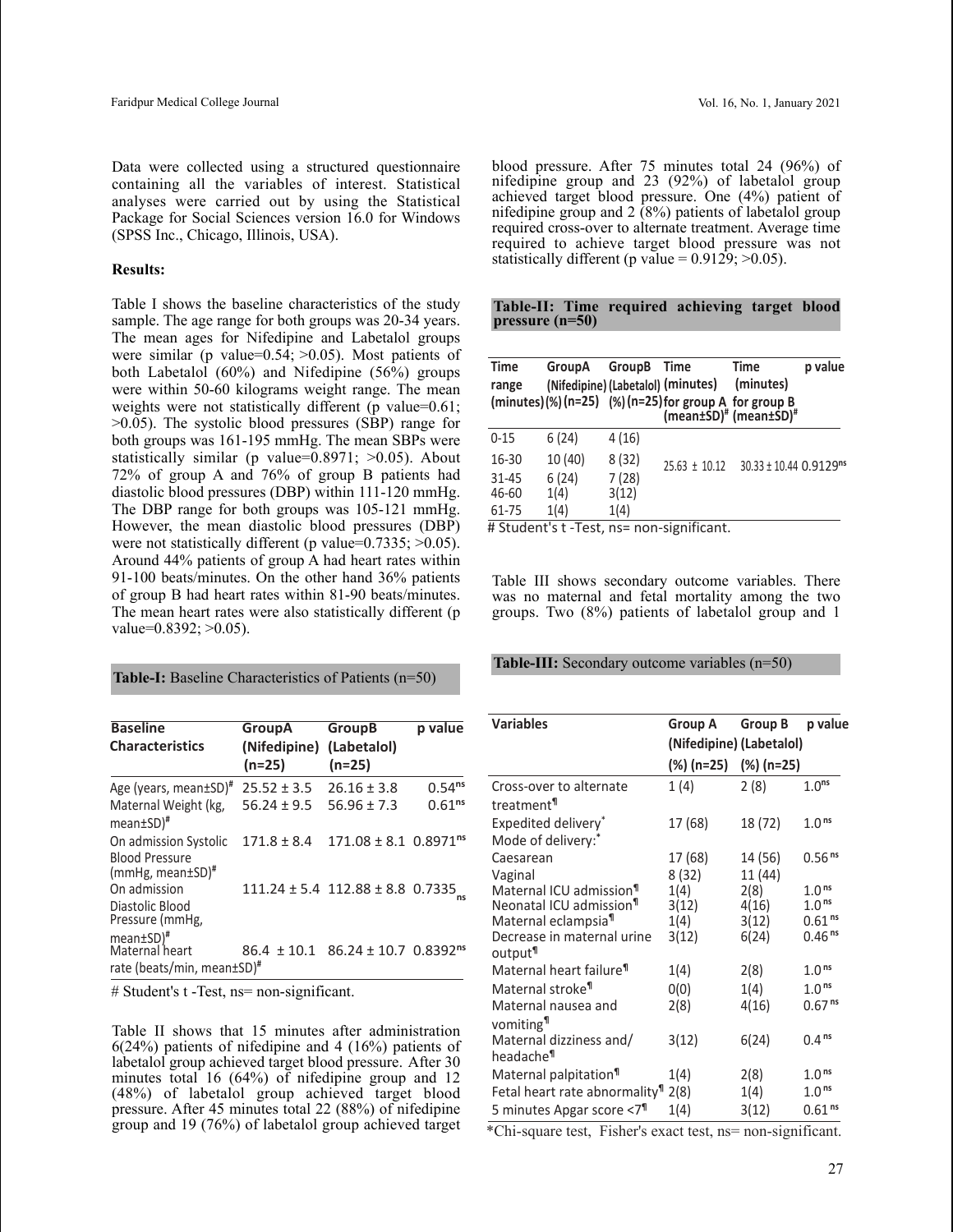Oral Nifedipine versus Intravenous Labetalol for Acute Blood Pressure Control in Severe SK Biswas et al. Hypertension of Pregnancy: A Study at Faridpur Medical College Hospital

(4%) patient of nifedipine group required cross-over to alternate treatment  $(p=1.0000; >0.05)$ . All those required alternate treatment achieved the target blood pressure within 30 minutes. The delivery was expedited in most of the patients of both labetalol (72%) and nifedipine (68%) groups (p value=  $1.0000$ ;  $>0.05$ ). The mode of delivery was also similar ( $p=0.5607$ ;  $>0.05$ ). Sixty eight percent of nifedipine group and 56% patients of labetalol group required caesarean section. Similarly other secondary variables - maternal ICU admission, neonatal ICU admission, maternal eclampsia, decrease in maternal urine output, maternal heart failure, maternal stroke, maternal nausea and vomiting, maternal dizziness and/headache, maternal palpitation, fetal heart rate abnormality, 5 minutes Apgar score <7 also showed no statistically significant difference between the groups.

### **Discussion:**

Severe hypertensive disorders of pregnancy are associated with high rates of maternal and fetal morbidity and mortality. Prompt but smooth control of hypertension should be done using common but safe antihypertensive. The aim of the present study was to compare the effectiveness and tolerability of oral nifedipine and intravenous labetalol in the acute control of severe hypertension of pregnancy.

In the present study, labetalol group had mean maternal age of  $26.16 \pm 3.8$  years and nifedipine group had  $25.52 \pm 3.5$  years. In the study performed by Dhali B et al<sup>9</sup> in India, mean maternal ages were  $24.3 \pm 1.2$  years and  $23.7 \pm 1.4$  years respectively, comparable to this study. But these were higher in the study performed in Malaysia by Raheem IA et al<sup>3</sup> (32.2  $\pm$  5.4 and 31.4  $\pm$ 4.1years). As marriage occurs earlier in this subcontinent female becomes mother earlier.

The mean weights of mothers of this study were 56.96  $\pm$  7.3 kilograms for labetalol group and 56.24  $\pm$  9.5 kilograms for nifedipine group. Though these were slightly higher in the study performed by Dhali B et al<sup>9</sup>  $(66.2 \pm 1.1 \text{ and } 66.6 \pm 1.3 \text{ kilograms}).$ 

The mean systolic blood pressures (SBP) of the mothers were comparable among the labetalol (171.08  $\pm$  8.1 mmHg) and nifedipine (171.8  $\pm$  8.4 mmHg) groups. Dhali Bet al<sup>9</sup> in their study had similar findings  $(163.2 \pm 1.5 \text{ and } 163.5 \pm 1.8 \text{ mmHg})$ . Raheem IA et al<sup>3</sup> also mentioned similar findings (170 and 175 mmHg). The mean diastolic blood pressures (DBP) of the mothers were comparable among the labetalol (112.88  $\pm$  8.8 mmHg) and nifedipine (111.24  $\pm$  5.4 mmHg) groups. Dhali B et al<sup>9</sup> in their study mentioned similar findings (110.7 $\pm$ 1.4 and 111.2 $\pm$ 1.8 mmHg). Raheem IA et al <sup>3</sup> also mentioned similar findings (108 and 110

mmHg). In the present study the mean heart rates of the mothers were comparable among the labetalol (86.24  $\pm$ 10.7 beats/min) and nifedipine (86.4±10.1 beats/min) groups. Raheem IA et al<sup>3</sup> in their study mentioned similar findings  $(85\pm11$  and  $90.7\pm12$  beats/min).

From above findings it was seen that both labetalol and nifedipine groups had similar baseline characteristicsregarding age, weight, heart rate, systolic and diastolic pressures. So, both were comparable before intervention.

This study showed that average time required to achieve target blood pressure of  $\leq$ 150/100 mmHg was 30.33  $\pm$  10.44 minutes for labetalol and 25.63  $\pm$ 10.12minutes for nifedipine. After the  $5<sup>th</sup>$  dose (75) minutes) total 23 (92%) of labetalol group and 24 (96%) of nifedipine group achieved target blood pressure. These findings are comparable. Raheem IA et al<sup>3</sup> in their study showed that the median time taken was 30 minutes (interquartile range, IQR 22.5-67.5 minutes) for nifedipine and 45 minutes (IQR 30-60 minutes) for labetalol, but the difference was not significant (if expressed as mean  $\pm$  SD, 46 $\pm$ 30 minutes versus 54±42 minutes). Similarly, the total number of doses of medication required to achieve target blood pressure was not different. However, Dhali B et al<sup>9</sup> showed different findings. Patients received oral nifedipine achieved the goal therapeutic blood pressure more rapidly in 28.2±11.7 minutes (mean±SD) as compared to 48.4±23.5 minutes in those received intravenous labetalol ( $p=0.001$ ; <0.05). The nifedipine group also required significantly fewer doses  $(3.5\pm0.5$ vs.  $4.5\pm1.5$ ) to reach the goal blood pressure.

In this study 2 (8%) patients of labetalol group and 1 (4%) patient of nifedipine group required cross-over to alternate treatment and the alternate treatment achieved the target blood pressure within 30 minutes. In the study performed by Raheem IA et al<sup>3</sup>. five out of 25 (20%) participants in each group required crossover or alternative treatment and all who had crossover treatment achieved target blood pressure within five doses of the crossover regimen. On post hoc analysis the participants initially randomized to nifedipine who then crossed over to labetalol required a shorter time period and fewer doses of drugs after the crossover  $(21\pm 8 \text{ versus } 56 \pm 23 \text{ minutes } p= 0.01; 1.4 \pm 0.5 \text{ versus }$  $3.75 \pm 1.5$  doses), compared with the participants initially randomized to labetalol and then crossed over to nifedipine. However, Dhali B et al<sup>9</sup> showed both drugs were ultimately effective in reaching the therapeutic goal because there were no failures requiring crossover in either study group.

In the present study delivery of the baby was expedited as soon as blood pressure control was achieved